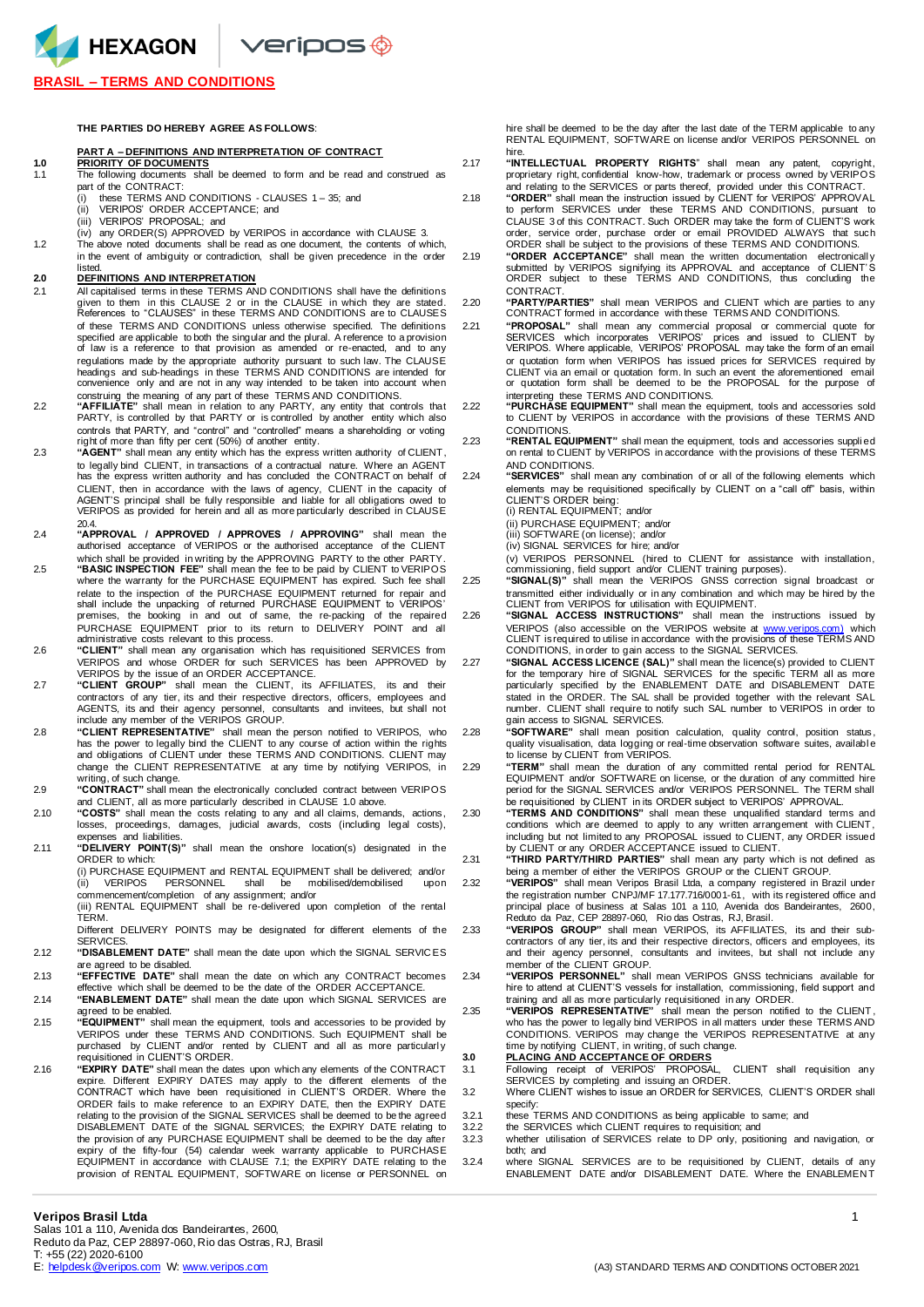$\vee$ eripos $\circledast$ 

# **BRASIL – TERMS AND CONDITIONS**

HEXAGON

DATE and/or DISABLEMENT DATE for the SIGNAL SERVICES are not known by the CLIENT at the time of placing the ORDER, then CLIENT'S ORDER shall state that SIGNAL SERVICES shall be enabled and disabled upon the dates agreed with the VERIPOS REPRESENTATIVE; and 3.2.5 where PURCHASE EQUIPMENT is to be requisitioned, CLIENT shall state the

- 
- preferred DELIVERY POINT and delivery date relating to same; and 3.2.6 where RENTAL EQUIPMENT or SOFTWARE on license are to be requisitioned, CLIENT shall state the preferred TERM applicable to same and the preferred DELIVERY POINT; and
- 3.2.7 where VERIPOS PERSONNEL are to be requisitioned, CLIENT shall state the preferred TERM applicable to the hire of same, details of the location wher e VERIPOS PERSONNEL shall be required to undertake the SERVICES and the preferred DELIVERY POINT and date of mobilisation/demobilisation.
- 3.3 VERIPOS reserves the right to reject any ORDER where VERIPOS cannot meet any requirement stipulated within same. In such an event, VERIPOS shall advise<br>CLIENT accordingly. VERIPOS may request that CLIENT modifies its ORDER and<br>thereafter submits a new ORDER for VERIPOS' APPROVAL. VERIPOS shall be bound by the content of any ORDER issued by CLIENT, until VERIPOS has<br>intimated its APPROVAL of CLIENT'S ORDER by issuing an ORDER<br>ACCEPTANCE. Where VERIPOS intimates its APPROVAL, such APPROVAL shall be subject only to these TERMS AND CONDITIONS. Where any ORDER makes reference to any other terms and conditions, such terms and conditions shall be rendered null and void in accordance with CLAUSE 3.5.
- 3.4 The legally binding relationship between the PARTIES shall be formed upon the EFFECTIVE DATE and the CONTRACT shall thereafter subsist for the entire applicable TERM.
- 3.5 The PARTIES agree that CLIENT'S ORDER is subject always to these TERMS AND CONDITIONS. These TERMS AND CONDITIONS are automatically deem ed to be incorporated within any and all ORDERS issued by CLIENT to VERIPOS. CLIENT agrees that any of CLIENT'S, its AGENT'S, its AFFILIATE'S or any other standard form terms and conditions, which may be referenced within or attached to its ORDER, shall be rendered null and void and that only these TERMS AND
- CONDITIONS shall be applicable to CLIENT'S ORDER. 3.6 FOR THE AVOIDANCE OF DOUBT, VERIPOS shall not be bound by the content of any ORDER issued by CLIENT, until VERIPOS has signified its APPROVAL of CLIENT'S ORDER by issuing an ORDER ACCEPTANCE. **PART B – SCOPE OF SERVICES**

**4.0 SCOPE OF SERVICES**<br>4.1 From the EFFECTIVE 4.1 From the EFFECTIVE DATE, and subject to the APPROVAL by VERIPOS of CLIENT'S ORDER in accordance with CLAUSE 5, VERIPOS shall perform, carry out and provide the SERVICES detailed in the ORDER.

# **5.0 DUTIES OF VERIPOS**

- 5.1 VERIPOS shall:<br>5.1.1 upon receipt of upon receipt of CLIENT'S ORDER as described in CLAUSE 3 herein, advise the CLIENT in a timely manner whether the SERVICES requisitioned, can be provided on the basis of the details advised by CLIENT in its ORDER. Where VERIPOS cannot make such provision in accordance with the details advised by CLIENT, then<br>VERIPOS shall advise CLIENT accordingly and request that CLIENT issues a new<br>ORDER. Where VERIPOS APPROVES its willingness to provide SERVI issuing an ORDER ACCEPTANCE, then VERIPOS' willingness to provide<br>SERVICES shall not relieve CLIENT of its obligation to obtain permits, licences or<br>permissions as stipulated in CLAUSE 6.1.1; and
- 5.1.2 comply with reasonable written instructions given by the CLIENT REPRESENTATIVE in accordance with these TERMS AND CONDITIONS; and
- 5.1.3 furnish CLIENT with the SERVICES requisitioned within APPROVED ORDER(S) on a full time basis and in a competent and professional manner for the duration of the applicable TERM; and
- 5.1.4 be responsible for obtaining licences and permissions necessary for the transmission of SIGNAL;
- 
- 5.1.5 be responsible for issuing SAL(s) to CLIENT. 5.2 The obligations of VERIPOS detailed in this CLAUSE 5 shall be subject to VERIPOS confirming its willingness to provide the SERVICES requisitioned within CLIENT'S ORDER by issuing an ORDER ACCEPTANCE.

# **6.0 OBLIGATIONS OF CLIENT**

- 6.1 CLIENT shall:<br>6.1.1 be responsible be responsible for obtaining all necessary operating permits, licences and permissions for the PURCHASE EQUIPMENT or RENTAL EQUIPMENT (including import and export) and arranging access to the SIGNAL SERVICES in accordance with the provisions of the SIGNAL ACCESS INSTRUCTIONS which can be accessed on the VERIPOS website at [www.veripos.com.](http://www.veripos.com/) FOR THE AVOIDANCE<br>OF DOUBT, CLIENT shall not be responsible for obtaining licences and permissions associated with the transmission of SIGNAL;
- 6.1.2 acknowledge that the provision of SERVICES is subject to applicable export laws, rules and regulations ("Applicable Export Laws"), and as such the SERVICES may be restricted or prohibited with respect to the end-user, or the country or nature of end-use. CLIENT understands and accepts that such Applicable Export Laws shall include, but shall not be limited to, those of the United Kingdom (UK), the European Union (EU), Canada, the United States of America (USA) and the laws of the jurisdiction in which the SERVICES are utilised. CLIENT understands and accepts that VERIPOS shall not: enable SIGNAL SERVICES for use; dispatch any EQUIPMENT, SOFTWARE and/or VERIPOS PERSONNEL to CLIENT for use; or divert, export, re-export or import SERVICES or any portion thereof, (i) to or in a restricted country; or (ii) by any entity or person on any denial/debarment list; or (iii) for any prohibited use, as designated by Applicable Export Laws. Applicable Expor t Laws are subject to change and the onus is upon the CLIENT to ensure that it<br>familiarises itself with Applicable Export Laws which specify: (i) restricted countries;<br>(ii) denial/debarment lists; and (iii) prohibited uses. warranty to VERIPOS that the CLIENT GROUP shall not utilise, divert, export, re-<br>export or import, and shall not permit any THIRD PARTY to utilise, divert, export,<br>re-export or import, any SERVICES: (i) to or in a restrict any entity or person listed on any denial/debarment list; or (iii) for any prohibited

use, as designated by Applicable Export Laws. The CLIENT understands and accepts that where it comes to VERIPOS' notice that SERVICES are being utilised, diverted, exported, re-exported or imported: (i) to or in a restricted destination; or (ii) by any entity or person listed on any denial/debarment list; or (iii) for any prohibited use, as designated by Applicable Export Laws, then such use shall be deemed to be a material breach of this CLAUSE 6.1.2. In such an event, SERVICES shall be<br>disabled with immediate effect and this CONTRACT shall be terminated in<br>accordance with CLAUSE 17.1.2. Should any claim or action for damages b brought against VERIPOS GROUP as a result of the CLIENT GROUP utilising,<br>diverting, exporting, re-exporting or importing the SERVICES, or as a result of<br>CLIENT GROUP permitting any THIRD PARTY to utilise, divert, export, r importing the SERVICES: (i) in a restricted destination; or (ii) with any entity or person listed on any denial/debarment list; or (iii) for any prohibited use, as designated by Applicable Export Laws, then the CLIENT GROUP shall save, defend, indemnify and hold harmless the VERIPOS GROUP on demand, for any and all COSTS which the VERIPOS GROUP may suffer, as a result of the CLIENT' S act or omission to act in this respect;

- 6.1.3 provide VERIPOS with any operational details which VERIPOS may require in a timely and reasonable manner prior to commencement of any operations involving the use of the SERVICES;
- 6.1.4 warrant that it will not use or permit any other party to use the SERVICES in connection with the design, production, operation or storage of chemical, biological or nuclear weapons or missiles of any kind. Should any claim or action for damages be brought against the VERIPOS GROUP as a result of the CLIENT GROUP<br>utilising the SERVICES for such restricted use, or as a result of the CLIENT GROUP<br>permitting any THIRD PARTY to utilise the SERVICES for such restricted the CLIENT GROUP shall save, defend, indemnify and hold harmless the VERIPOS GROUP on demand, for any and all COSTS which the VERIPOS GROUP may suffer, as a result of the CLIENT'S act or omission to act in this respect;
- 6.1.5 in accordance with CLAUSE 20 not assign any CONTRACT between the PARTIES without VERIPOS' APPROVAL nor permit the SIGNAL SERVICES or RENTAL EQUIPMENT or SOFTWARE on license, to be used by any THIRD PARTY;
- 6.1.6 not assign, sell, mortgage, pledge, change or encumber, let on hire, part with possession or otherwise deal with RENTAL EQUIPMENT or with any interest therein or attempt to do any of these things;
- 6.1.7 ensure that where PURCHASE EQUIPMENT, RENTAL EQUIPMENT or SOFTWARE is operated by personnel other than those provided by VERIPOS, that:
- 6.1.7.1 such operating personnel are suitably trained to operate the EQUIPMENT or SOFTWARE used by the CLIENT; and 6.1.7.2 same is operated safely and without risk to the health or safety of employees,
- operators or others in accordance with all applicable laws and regulations; and 6.1.7.3 it is maintained in accordance with any recommendations contained in manuals or operating instructions provided by VERIPOS or in accordance with good practice for
- comparative EQUIPMENT and SOFTWARE if no such manuals are provided; and 6.1.7.4 be responsible for adhering to all applicable and relevant regulations (including International Maritime Organisation regulations) when installing EQUIPMENT and
- SOFTWARE or any part thereof; and 6.1.7.5 be responsible for safe disposal of any PURCHASE EQUIPMENT which is to be scrapped in accordance with the applicable laws, regulations and statutory guidelines of the country in which such disposal takes place, and for all associated

# costs of treatment, recycling and/or recovery. **7.0 GUARANTEE, BREAKDOWN AND UNSATISFACTORY PERFORMANCE**

- 7.1 **PURCHASE EQUIPMENT**: PURCHASE EQUIPMENT is guaranteed free from<br>defects in materials and/or workmanship. VERIPOS' liability in respect of a breach<br>of this guarantee is limited exclusively to repair or replacement of d PURCHASE EQUIPMENT free of charge to the CLIENT provided the defecti ve PURCHASE EQUIPMENT is returned to VERIPOS' premises, carriage paid, within fifty-four (54) calendar weeks of delivery of such PURCHASE EQUIPMENT to the DELIVERY POINT. VERIPOS' warranty shall not apply in the event of normal wear and tear; misuse or poor maintenance by the CLIENT; or when repaired or damaged by a THIRD PARTY. Where PURCHASE EQUIPMENT has been repaired, VERIPOS shall return said PURCHASE EQUIPMENT to the CLIENT'S nominated DELIVERY POINT at documented cost plus 15%, which amount shall be for CLIENT'S account and invoiced accordingly by VERIPOS.
- 7.1.1 Where the warranty for the PURCHASE EQUIPMENT has expired in accordance with CLAUSE 7.1 and CLIENT returns PURCHASE EQUIPMENT to VERIPOS' premises for repair, VERIPOS shall charge CLIENT a BASIC INSPECTION FEE at a rate of \$500 USD. Any PURCHASE EQUIPMENT requiring repair under this CLAUSE 7.1.1 shall be returned by CLIENT to VERIPOS' premises carriage paid. In addition to the BASIC INSPECTION FEE, labour costs for repairs to PURCHASE EQUIPMENT under this CLAUSE 7.1.1 shall be payable by CLIENT at a rate of \$115 USD per hour. If such PURCHASE EQUIPMENT requires new parts to be provided and CLIENT indicates that it wishes VERIPOS to provide same (rather than requisition new PURCHASE EQUIPMENT from VERIPOS), then this shall be charged at the price which is current at that time. The prices for new parts are available upon request from VERIPOS. Where PURCHASE EQUIPMENT has been repaired, VERIPOS shall return said PURCHASE EQUIPMENT to the CLIENT' S nominated DELIVERY POINT at documented cost plus 15%, which amount shall be

for CLIENT'S account and invoiced accordingly by VERIPOS. 7.2 **RENTAL EQUIPMENT**: RENTAL EQUIPMENT is guaranteed free from defects in materials and/or workmanship. VERIPOS' liability in respect of a breach of this guarantee is strictly limited to: (i) repair and/or replacement of the defective RENTAL<br>EQUIPMENT; and (ii) suspension of rental charges pertaining to such RENTAL<br>EQUIPMENT in accordance with the provisions of this CLAUSE breakdown or failure of RENTAL EQUIPMENT which is being operated by personnel other than VERIPOS PERSONNEL, rental charges shall, unless the breakdown is due to the failure of the CLIENT to adequately maintain or operat e RENTAL EQUIPMENT, cease to be payable from return by CLIENT of the faulty<br>RENTAL EQUIPMENT to the nominated DELIVERY POINT, until return to the<br>DELIVERY POINT of repaired and/or replacement RENTAL EQUIPMENT. VERIPOS shall inspect defective RENTAL EQUIPMENT upon return to its premises

Salas 101 a 110, Avenida dos Bandeirantes, 2600, Reduto da Paz, CEP 28897-060, Rio das Ostras, RJ, Brasil T: +55 (22) 2020-6100<br>E: helpdesk @veripos.com W: www.veripos.com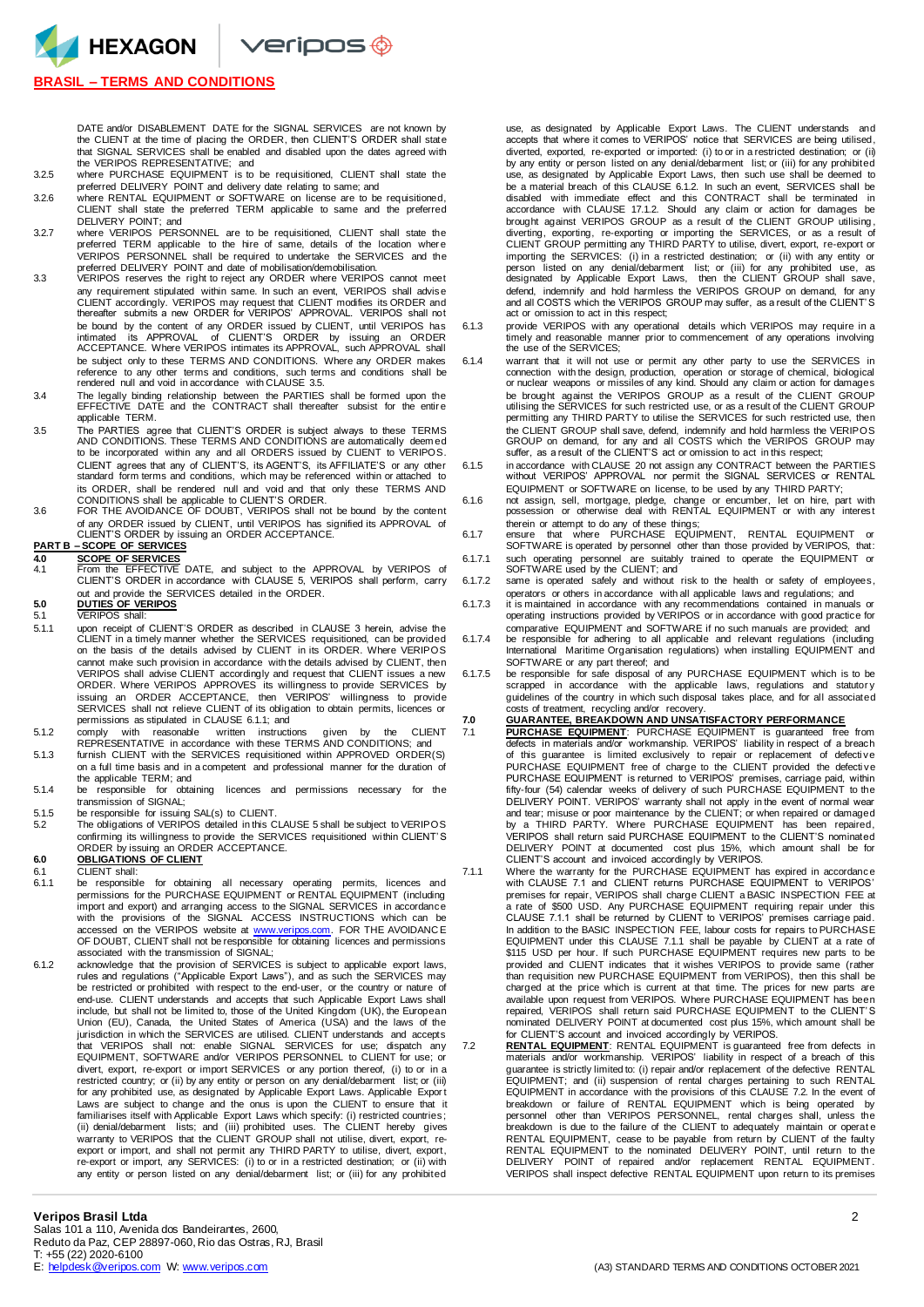

# **BRASIL – TERMS AND CONDITIONS**

to determine the cause of breakdown or failure. The CLIENT will be entitled to be represented at any such inspection at its own cost. In the event of breakdown or failure of RENTAL EQUIPMENT being operated by VERIPOS PERSONNEL, rental charges shall be suspended from the time RENTAL EQUIPMENT fails to functi on until its restoration to full working order.

- 7.2.1 Regardless of by whom the RENTAL EQUIPMENT is being operated, CLIENT shall be responsible for all transportation and associated costs for returning defecti ve RENTAL EQUIPMENT from CLIENT'S worksite to the DELIVERY POINT and vice versa. VERIPOS shall be responsible for transport costs between the DELIVER Y POINT and VERIPOS' premises and vice versa.
- 7.2.2 VERIPOS shall have the right, subject only to obtaining the CLIENT'S prior APPROVAL, which shall not be unreasonably withheld, to substitute all or any of the RENTAL EQUIPMENT with compatible RENTAL EQUIPMENT of equivalent performance without affecting the terms and conditions on which RENTAL EQUIPMENT is supplied hereunder.
- 7.2.3 If at any time there is evidence of any lien or attachment to which, if established, VERIPOS or its RENTAL EQUIPMENT might be subjected, where made by any person against CLIENT, then in such an event, VERIPOS shall have the right to<br>recover from the CLIENT on demand, such sum of money as will fully indemnify<br>VERIPOS against such lien or attachment. Such payment shall be made VERIPOS, within ten (10) calendar days of the date of VERIPOS' demand.
- 7.3 **SIGNAL SERVICES**: Subject always to the provisions of CLAUSE 11, VERIPOS guarantees its competence to provide the SIGNAL SERVICES in accordance with standard commercial and industry practice.
- 7.3.1 VERIPOS' liability for breach of warranty in respect of performance of its obligations in relation to the SIGNAL SERVICES, shall be strictly limited to non-payment of hire charges for the defective and non-operational SIGNAL SERVICES for as long as they remain defective and non-operational. Where hire charges have been paid for in advance, the term applicable to the SIGNAL SERVICES shall be adjusted accordingly and extended for that period of time in which the SIGNAL SERVIC ES were defective or non-operational. Notwithstanding any provision in these TERMS AND CONDITIONS, non-performance of SIGNAL SERVICES attributable to:
	- (a) interference to SIGNAL SERVICES transmissions from atmospheric or other sources; or
	- (b) obstruction of access to or reflection of SIGNAL SERVICES due to proximity of structures aboard the vessel or at the work location; or (c) interruption to or non-performance of any of the GNSS constellations for whatever
	- reason; or
	- (d) CLIENT using any SIGNAL SERVICES in conjunction with any free to air signals such as IALA marine radio beacons.
- shall not be deemed to be a breakdown and/or failure of the SIGNAL SERVICES. 7.4 The foregoing warranties and remedies specified within this CLAUSE 7 are the sole warranties given by VERIPOS and the sole remedies of CLIENT in respect of breach thereof, and all other warranties whether express or implied in contract, tort or otherwise at law are hereby excluded.
- **8.0 LOSS OF OR DAMAGE TO RENTAL EQUIPMENT AND PURCHASE EQUIPMENT**
- 8.1 Unless otherwise agreed in writing, CLIENT assumes the entire risk for loss or damage to RENTAL EQUIPMENT on an all risks basis, from the time of arrival at the designated DELIVERY POINT until its return to same. The CLIENT shall give VERIPOS immediate written notice of any such loss or damage and, in the event of loss, shall reimburse VERIPOS on demand, in respect thereof within fourteen (14) calendar days of the occurrence. It is the CLIENT'S responsibility to arrange appropriate insurance cover for RENTAL EQUIPMENT against all risks at the full replacement value from the time of arrival at the designated DELIVERY POINT until its return to same.
- 8.2 Provision of such insurance shall not in any way limit the CLIENT'S liability hereunder, nor will the application of any self-insured retention or failure to renew policies as and when they fall due. Rental charges will continue in respect of lost and/or damaged RENTAL EQUIPMENT until VERIPOS is fully reimbursed for the loss or the RENTAL EQUIPMENT is repaired and again fully functional.
- 8.3 If the RENTAL EQUIPMENT upon return to VERIPOS is incomplete and/or damaged and not in full working order (fair wear and tear excluded), for reasons attributable to CLIENT, VERIPOS will make a further charge against the CLIENT equivalent to the cost of reinstatement of RENTAL EQUIPMENT to full working order. In computing the reinstatement cost VERIPOS' labour will be charged at a rate of \$115 USD per hour and replacement parts will be charged at the price which is current at the time.
- 8.4 Title to PURCHASE EQUIPMENT shall pass to CLIENT upon delivery. In the event that CLIENT fails to make payment for PURCHASE EQUIPMENT by the due date for such payment in accordance with CLAUSE 12.4, then title in such PURCHASE EQUIPMENT shall re-vest immediately in VERIPOS upon the date when such payment was due to be made. Where title in the PURCHASE EQUIPMENT has re-vested in VERIPOS in accordance with this CLAUSE 8.4, then title in the PURCHASE EQUIPMENT shall only transfer to CLIENT when full payment for the PURCHASE EQUIPMENT and any outstanding interest thereon has been received by VERIPOS. When full payment for the PURCHASE EQUIPMENT and any outstanding interest thereon is received by VERIPOS, the date of transfer of title in the PURCHASE EQUIPMENT to CLIENT shall be deemed to be the date upon<br>which such payment and any outstanding interest thereon is received. CLIENT shall<br>assume full liability for loss of or damage to PURCHASE EQUIPMENT from of delivery of PURCHASE EQUIPMENT to the designated DELIVERY POINT.

**9.0 CONSUMABLES** 9.1 VERIPOS shall provide all necessary consumables to operate RENTAL EQUIPMENT at the CLIENT'S cost unless otherwise provided for in these TERMS EQUIPMENT at the CLIENT'S cost unless otherwise provided for in these TERMS AND CONDITIONS.

## **10.0 MOBILISATION, DEMOBILISATION AND OTHER COSTS**

10.1 Save where CLAUSES 7.1 and 7.1.1 are applicable, the facilitation of logistics for delivery of EQUIPMENT and mobilisation of VERIPOS PERSONNEL to the DELIVERY POINT and re-delivery/de-mobilisation of same to VERIPOS' premises from the DELIVERY POINT shall be the responsibility of VERIPOS. The minimum

### **Veripos Brasil Ltda** 3 Salas 101 a 110, Avenida dos Bandeirantes, 2600,

Reduto da Paz, CEP 28897-060, Rio das Ostras, RJ, Brasil T: +55 (22) 2020-6100<br>E: helpdesk @veripos.com W: www.veripos.com

notice period given by CLIENT for delivery of RENTAL EQUIPMENT and/or VERIPOS PERSONNEL will be one (1) calendar week. Delivery periods for PURCHASE EQUIPMENT will be agreed on a case by case basis prior to issue of the ORDER or by mutual agreement following the issue of an ORDER. 10.2 Any costs relating to delivery of EQUIPMENT and mobilisation of VERIPOS

- PERSONNEL to the DELIVERY POINT and re-delivery/de-mobilisation to VERIPOS' premises from the DELIVERY POINT in accordance with CLAUSE 10.1 above, shall be payable by CLIENT to VERIPOS, in accordance with the applicabl e rates specified in the PROPOSAL, where no PROPOSAL has been issued, as<br>advised separately by VERIPOS in writing. FOR THE AVOIDANCE OF DOUBT the<br>provisions of this CLAUSE 10.2 shall not apply to CLAUSE 7.2.1 which relates t defective RENTAL EQUIPMENT.
- 10.3 Delivery of EQUIPMENT to the CLIENT or its AGENT and acceptance thereof will be conclusive evidence that EQUIPMENT has been examined and found to be complete, in good order and condition, fit for any purpose for which it has been
- specified and in every way functional. 10.4 Hire charges for VERIPOS PERSONNEL and rental charges for RENTAL EQUIPMENT will commence and end in accordance with the TERM and the pricing provisions incorporated within the PROPOSAL and CLAUSE 35 – PRICING CONDITIONS APPLICABLE TO THE PROVISION OF SERVICES. Where importation or exportation of EQUIPMENT is subject to rules and regulations governing Customs & Excise Bonds, this will be indicated prior to dispatch from VERIPOS' premises and appropriate documentation will be provided by VERIPOS to transfer EQUIPMENT to the CLIENT'S or its AGENT'S bond.

- **11.0 SIGNAL SUPPLY AND ACCURACY** 11.1 All published data relating to the coverage of the SIGNAL SERVICES is approximated. Reception and/or accuracy of the SIGNAL SERVICES is dependent on the CLIENT'S receiver and location.
- 11.2 VERIPOS shall have no liability to the CLIENT GROUP and CLIENT shall save, indemnify, defend and hold harmless VERIPOS for any and all COSTS incurred by CLIENT GROUP, howsoever arising by reason of the unavailability or inaccuracy of the SIGNAL SERVICES irrespective of the negligence, breach of duty whether statutory or otherwise, of VERIPOS. **PART C – COMMERCIAL TERMS**

- **12.0 INVOICING AND PAYMENT**<br>12.1 **In consideration of the due p** 12.1 In consideration of the due performance of SERVICES supplied on rental or hire, VERIPOS shall, at the end of each calendar month or on completion of the rental TERM or hire TERM where earlier, submit an invoice to the CLIENT for the SERVICES provided.
- 12.2 Notwithstanding the foregoing, hire of SIGNAL, which is the subject of a twelve (12) calendar month commitment, by the CLIENT, will be invoiced as a single lump sum at the start of the TERM.
- 12.3 In respect of PURCHASE EQUIPMENT procured by CLIENT, VERIPOS shall upon completion of delivery of PURCHASE EQUIPMENT to the DELIVERY POINT, submit an invoice for the full purchase price plus any associated delivery, preparation or mobilisation charges in accordance with the applicable rates specified in the PROPOSAL, or where no PROPOSAL has been issued, as advised separately by VERIPOS in writing.
- 12.4 The CLIENT shall pay all invoices issued by VERIPOS in full, in the currency in which the rates and prices are expressed in the PROPOSAL, within thirty (30)<br>calendar days of date of receipt of invoice. Where bank charges occur as a result of<br>any payment transfer from CLIENT to VERIPOS, said bank charg CLIENT'S account and VERIPOS shall be entitled to invoice CLIENT for such<br>amount(s). Notwithstanding the foregoing, if any part of the invoice is validly<br>disputed, CLIENT shall pay the undisputed portion within the stated Thereafter the PARTIES shall expeditiously negotiate a settlement of the disputed portion.
- 12.5 Interest shall be payable for late payment of correctly prepared and adequatel y supported invoices. The amount of interest payable shall be based on the then current annual Bank of England 'Base Rate' plus an annual percentage of five percent (5%) and shall be calculated pro rata on a daily basis. Interest shall run from the date on which the sum in question becomes due for payment in accordance with CLAUSE 12.4 until the date on which actual payment is made. Any such interest to be claimed by VERIPOS shall be invoiced separately and within ten (10) working days of payment of the invoice to which the interest relates. Payment of the invoice claiming the interest shall be in accordance with the provisions of CLAUSE 12.4 hereof.
- 12.6 Notwithstanding the provisions of CLAUSE 12.5, where SERVICES are being or have been provided to CLIENT, and any overdue invoice remains outstandi ng (despite the issue of a reminder by VERIPOS for payment of same to be made) , then VERIPOS reserves the right at its sole discretion, to suspend the provision of the SIGNAL SERVICES and recall the provision of any EQUIPMENT, upon giving CLIENT twenty four (24) hours written notice of such action. Such notice may be made by email or facsimile transmission.

### **13.0 TAXES AND IMPORT DUTIES**

- 13.1 CLIENT shall reimburse VERIPOS for any local taxes incurred including but not limited to taxes assessed or levied by reference to turnover, profit, deemed income, wages, salaries or other emoluments paid to individuals engaged by VERIPOS. For the purposes of this CLAUSE 13, "local" shall mean pertaining to the country having<br>jurisdiction over the waters or territory in which SERVICES are being performed<br>and/or the country of domicile of the CLIENT or of the ent of VERIPOS invoices.
- 13.2 Should CLIENT be required by law to make any deduction or withholding from payments due to VERIPOS under these TERMS AND CONDITIONS, it shall do so and the sum due from CLIENT shall be increased to the extent necessary to ensur e that after the making of any such deduction or withholding, VERIPOS receives and retains (free of any liability in respect of any such deduction or withholding) a net sum equal to the sum it would have received had no such deduction or withholding<br>been required to be made. CLIENT shall indemnify VERIPOS against any fines,<br>penalties or the like levied against VERIPOS as a result of CLI comply with any such law. CLIENT shall pay to VERIPOS, in addition to and together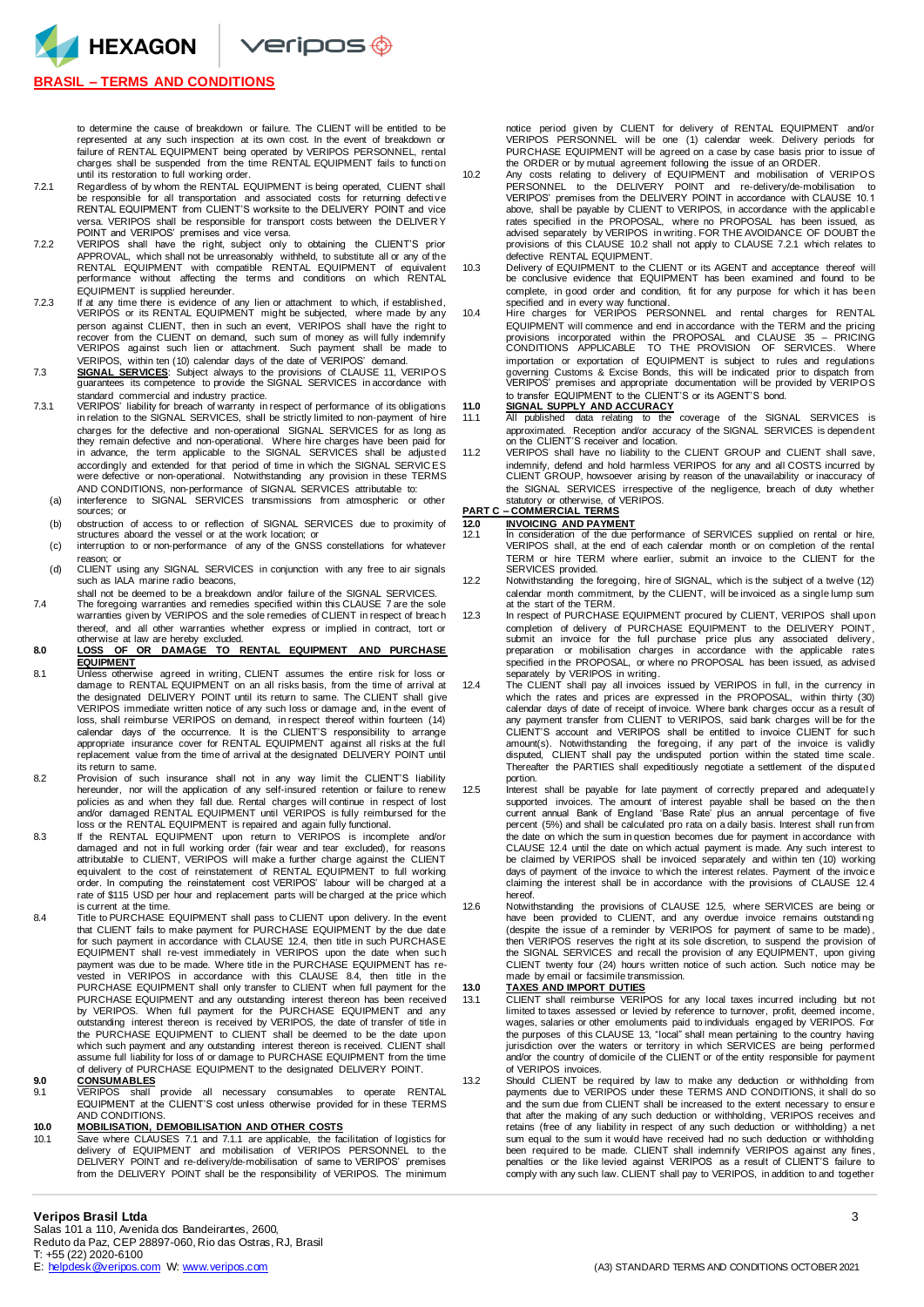## **BRASIL – TERMS AND CONDITIONS**

with the consideration due under these TERMS AND CONDITIONS, any Value Added Tax, or similar tax howsoever described, levied by any competent taxing authority, chargeable in respect of SERVICES supplied by VERIPOS under these TERMS AND CONDITIONS. Rates and prices are exclusive of import/export taxes, customs duties and the like whether local or otherwise and CLIENT shall reimburse any such charges levied against VERIPOS in connection with the provision of SERVICES. Any reimbursement of taxes, duties and the like under this CLAUSE 13 shall be made at net documented cost.

# **PART D - RESPONSIBILITY AND INSURANCE**

- **14.0 INDEMNITY AND CONSEQUENTIAL LOSSES THE STATE SCREED STATE LOCALS**<br>CLIENT shall save, defend, indemnify and hold the VERIPOS GROUP harmless from and against any and all COSTS of every kind and nature resulting from:
- 14.1.1 personal injury or disease to any member of the CLIENT GROUP; and 14.1.2 loss of or damage to CLIENT GROUP'S property, whether owned, hir
- 16.1.2 loss of or damage to CLIENT GROUP'S property, whether owned, hired or leased by the CLIENT GROUP; and
- 14.1.3 personal injury or disease to any THIRD PARTY personnel or loss of or damage to any THIRD PARTY property; and
- 14.1.4 pollution originating from the property of the CLIENT GROUP or any THIRD PARTY; and 14.1.5 any loss or damage arising out of the use or application of SERVICES by any party
- other than the CLIENT, all arising out of or in connection with the performance or non-performance of the
- CONTRACT. 14.2 VERIPOS shall save, defend, indemnify and hold the CLIENT GROUP harmless from and against any and all COSTS of every kind and nature resulting from: 14.2.1 personal injury or disease to any member of the VERIPOS GROUP; and
- 14.2.2 loss of or damage to VERIPOS GROUP'S property, (other than RENTAL EQUIPMENT and PURCHASE EQUIPMENT which shall be subject to the provisions of CLAUSE 8) whether owned, rented, or leased by the VERIPOS GROUP,

all arising out of or in connection with the performance or non-performance of the CONTRACT.

- 14.3 Notwithstanding any provision to the contrary elsewhere in these TERMS AND CONDITIONS, the CLIENT shall release, save, defend, indemnify and hold the VERIPOS GROUP harmless from the CLIENT GROUP'S own Consequential Loss and VERIPOS shall release, save, defend, indemnify and hold the CLIENT GROUP harmless from the VERIPOS GROUP'S own Consequential Loss, all arising out of or in connection with the performance or non-performance of the CONTRACT.
- 14.4 For the purpose of this CLAUSE 14, the term "Consequential Loss" shall mean: 14.4.1 consequential loss defined by English law; as well as
- 14.4.2 loss and/or deferral of production, loss of product, loss of use and loss of revenue, profit or anticipated profit (if any) and in any event whether direct or indirect and to the extent that such losses are not included within the provisions of CLAUSE 14.4.1 above; and whether or not foreseeable at the EFFECTIVE DATE of the CONTRACT
- 14.5 All exclusions and indemnities given under this CLAUSE 14 shall apply irrespective of cause and notwithstanding the negligence or breach of duty (whether statutory or otherwise) of the indemnified PARTY or any other entity or party and shall appl y irrespective of any claim in tort, under contract or otherwise at law.

- **15.0 LIABILITY FOR CLAIMS**<br>15.1 Save where provided for elsewhere in these TERMS AND CONDITIONS, VERIPOS<br>shall have no liability to the CLIENT GROUP and the CLIENT shall save, defend, indemnify and hold harmless VERIPOS against any and all COSTS howsoever arising by reason of:
- 15.1.1 any delay in mobilising any EQUIPMENT or performing any of the SERVICES; or 15.1.2 any defect in any EQUIPMENT; or<br>15.1.3 any defective performance, or n
- 15.1.3 any defective performance, or non-performance, of any SERVICES including unavailability or inaccuracy of SIGNAL in accordance with CLAUSE 11; or
- 15.1.4 CLIENT using any of the SERVICES in conjunction with any free to air signals such as IALA marine radio beacons,

irrespective of the negligence, breach of duty whether, statutory or otherwise, of VERIPOS.

15.2 Notwithstanding any provision in these TERMS AND CONDITIONS, VERIPOS' total cumulative liability to the CLIENT GROUP arising out of or related to the performance or non-performance of the SERVICES under any cause of action whether in tort, contract or otherwise at law, shall be limited to one hundred percent (100%) of the particular ORDER in which the liability has been incurred and CLIENT shall indemnify VERIPOS for any amount in excess therefrom.

**16.0 INSURANCES**

16.1 The PARTIES agree to carry and maintain, at their own expense, during the term of the CONTRACT, insurance coverage of the types set out in CLAUSE 16.2 to the extent applicable to the liabilities assumed by PARTIES under the CONTRACT and the applicable law. The PARTIES shall provide evidence of such insurance to the other PARTY where requested within ten (10) calendar days of such request. The PARTIES shall also give not less than thirty (30) calendar days' notice of cancellation of or a material change to cover.

16.2 The minimum limits of insurance cover held shall be:

- (i) Employer's liability and/or workmen's compensation insurance as appropriate to comply fully with all applicable laws and any other insurance(s) as required by law in the country of end use; (ii) General Third Party liability insurance in an amount to cover each PARTY' S
- liabilities under this CONTRACT.

## **PART E – TERMINATION AND FORCE MAJEURE**

- **17.0 TERMINATION** 17.1 Either PARTY may terminate the CONTRACT in the event of:
- 17.1.1 the other PARTY becoming bankrupt or making a composition or arrangement with its creditors or a winding up order being made (except for purposes of amalgamation<br>or reconstruction), a resolution for its voluntary winding up being passed or a<br>provisional Liquidator, Receiver, Administrator or Manager

## **Veripos Brasil Ltda** 4

Salas 101 a 110, Avenida dos Bandeirantes, 2600, Reduto da Paz, CEP 28897-060, Rio das Ostras, RJ, Brasil T: +55 (22) 2020-6100<br>E: helpdesk @veripos.com W: www.veripos.com

undertaking being appointed or presenting a petition or having a petition presented applying for an administration order being made pursuant to Section 9 of the Insolvency Act 1986, or possession being taken by or on behalf of the holders on any debenture secured by a Floating Charge of any property comprised in or subject to the Floating Charge, or any equivalent act or thing being done or suffered under applicable law; and/or

- 17.1.2 the other PARTY'S material breach of these TERMS AND CONDITIONS of the CONTRACT.
- 17.2 In the event of termination of the CONTRACT in accordance with CLAUSES 17.1.1 and/or 17.1.2 above, CLIENT warrants that it shall make full payment to VERIPOS, on VERIPOS' demand, of all amounts outstanding and due under the CONTRACT and these TERMS AND CONDITIONS. Such payment shall be made to VERIPOS, within ten (10) calendar days of the date of VERIPOS' demand. Charges for SERVICES relating to RENTAL EQUIPMENT and PERSONNEL HIRE received by the CLIENT shall continue to accrue until the return by CLIENT of RENTAL EQUIPMENT and/or VERIPOS PERSONNEL to VERIPOS' premises.
- 17.3 The rights and obligations contained in CLAUSES 7, 12, 13, 14, 15, 17, 19 shall remain in full force and effect notwithstanding the expiry or earlier termination of th e **CONTRACT**

## **18.0 FORCE MAJEURE**

- 18.1 Neither VERIPOS nor the CLIENT shall be responsible for failure to fulfil any provision of these TERMS AND CONDITIONS, if and to the extent that fulfilment has been delayed or temporarily prevented by a force majeure occurrence as hereunder defined, which has been notified in accordance with this CLAUSE 18, and which is beyond the control and without the fault or negligence of the PARTY affected and which, by the exercise of reasonable diligence, the said PARTY is unable to provide against.
- 18.2 For the purposes of these TERMS AND CONDITIONS, the term "force majeure" shall mean riot, war, invasion, act of foreign enemies, hostilities (whether war declared or not), acts of terrorism, civil war, rebellion, revolution, insurrection of military or usurped power, earthquake, flood, fire, explosion and/or other natural physical disaster (but excluding weather conditions as such regardless of severity), maritime or aviation disasters, ionising radiations or contamination by radio activity from any nuclear fuel or from any nuclear waste, pressure waves caused by aircraft or other aerial devices at sonic or supersonic speeds, strikes at regional or national level and any changes to any general or local statute, ordinance, decree or other law or any regulation or by-law.
- 18.3 In the event of a force majeure occurrence, the PARTY that is or may be delayed in performing the CONTRACT shall notify the other PARTY without delay giving full particulars thereof and shall use all reasonable endeavours to remedy the situati on without delay.
- 18.4 Where the force majeure continues for more than seven (7) calendar days, the PARTIES will meet and mutually agree an alternative means to bypass the effects of the force majeure.

# **PART F – GENERAL LEGAL PROVISIONS**

**19.0 PROPRIETARY RIGHTS, CONFIDENTIAL INFORMATION AND SOFTWARE LICENSE** 19.1 All INTELLECTUAL PROPERTY RIGHTS relating to the SERVICES and any

- information, drawings, specifications or other tangible or intangible matter pertaining thereto, which has been provided by VERIPOS to CLIENT in relation to the SERVICES and/or these TERMS AND CONDITIONS and/or any ORDER, shall remain the sole property of VERIPOS.
- 19.2 For the duration of any ORDER, CLIENT shall have the right to use such<br>INTELLECTUAL PROPERTY RIGHTS for the purposes of maintaining, operating<br>and repairing any part of the SERVICES at no additional cost to the CLIENT
- 19.3 All information provided by VERIPOS which VERIPOS wishes to be regarded as confidential information shall be clearly marked as confidential information, provided however that any information relating to VERIPOS' pricing and INTELLECTU AL PROPERTY RIGHTS shall always be treated as confidential by the CLIENT, without any necessity on the part of VERIPOS to clearly mark it as such. All informati on provided by CLIENT which CLIENT wishes to be regarded as confidenti al information shall be clearly marked as confidential information. VERIPOS shall not disclose to any THIRD PARTY the CLIENT'S confidential information. CLIENT shall not disclose to any THIRD PARTY VERIPOS' confidential information.
- 19.4 The provisions of CLAUSE 19.3 shall not apply to information which (a) is part of the public domain; or (b) was in the possession of the recipient PARTY prior to the EFFECTIVE DATE of the CONTRACT and which was not subject to any obligation of confidentiality at that time; or (c) is required to be disclosed in order to comply with the requirements of any law, rule or regulation of any governmental or regulatory body having jurisdiction over the SERVICES.
- 19.5 Any SOFTWARE delivered to the CLIENT shall at all times remain the sole and exclusive property of VERIPOS. VERIPOS SOFTWARE is provided under a licence to use such SOFTWARE on a non-exclusive, non-assignable, non-transferrable,<br>revocable basis, without the right to sub-license. CLIENT'S right to use the SOFTWARE shall begin upon the delivery of the SOFTWARE and shall be dependent on CLIENT'S payment of all applicable fees and CLIENT'S full compliance with the provisions of the license attached thereto. CLIENT agrees not to modify, adapt, translate, reverse engineer, decompile, disassemble, commercially exploit or otherwise attempt to discover the source code of the SOFTWARE. Any third party software will be licensed in accordance with the license provided with the third party software.

### **20.0 ASSIGNATION, AGENCY AND PROVISION OF SERVICES TO A THIRD PARTY ASSIGNATION:**

20.1 VERIPOS reserves the right to assign the CONTRACT, or any part of it, or any benefit or interest in or under it, to any of its AFFILIATES and/or to its successors.

20.2 The CLIENT shall assign neither the CONTRACT nor any part of it nor any benefi t or interest in or under it, to its AFFILIATES and/or to its successors, without the prior<br>written APPROVAL of VERIPOS, which APPROVAL shall not be unreasonably withheld or delayed.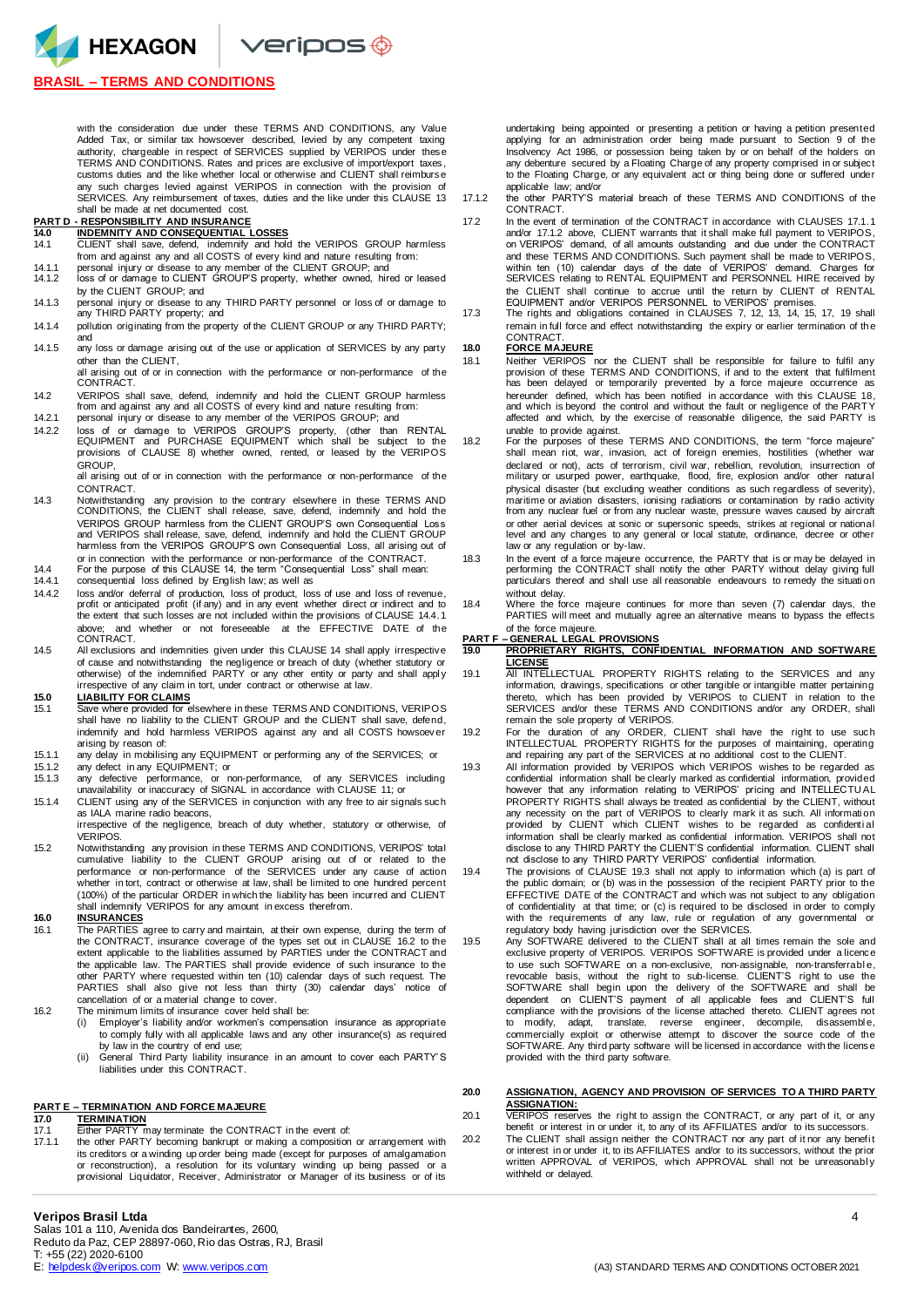HEXAGON Veripos +

# **BRASIL – TERMS AND CONDITIONS**

20.3 In the event of any assignment as described in CLAUSE 20.1, or in the event of any APPROVED assignment as described in CLAUSE 20.2, the PARTIES agree that they will execute without delay, a formal assignment of interest in the CONTRACT to the relevant party, to be effective upon the written assumption by the assignee of all obligations of the assignor under the CONTRACT.

**AGENCY:** 20.4 Where an AGENT, has concluded the CONTRACT on behalf of its principal, then the AGENT shall be notified as such to VERIPOS. In such an event, the principal shall be regarded as the CLIENT for the purposes of the CONTRACT and these TERMS AND CONDITIONS and in accordance with the laws of agency. FOR THE AVOIDANCE OF DOUBT, where this CLAUSE 20.4 is applicable, the CLIENT shall be fully responsible and liable for all obligations owed to VERIPOS as provided for within these TERMS AND CONDITIONS. VERIPOS reserves the right to request that any entity purporting to be an AGENT, provides documentary evidence that it has the express written authority to bind its principal and shall be required to prove the extent of such authority.

## **PROVISION OF SERVICES TO A THIRD PARTY BY CLIENT:**

20.5 VERIPOS and the CLIENT agree that they are separate legal entities and<br>independent from one another. Where CLIENT provides any of the SERVICES<br>under the CONTRACT to a THIRD PARTY, whether or not such provision does or does not involve the transfer of any money between the CLIENT and the THIRD PARTY, such provision shall be deemed to be a material breach of the CONTRACT. In such an event, VERIPOS shall be entitled to terminate the CONTRACT forthwith, in accordance with CLAUSE 17. FOR THE AVOIDANCE OF DOUBT, the transfer<br>or re-sale by CLIENT to a THIRD PARTY, of any of the SERVICES provided to<br>CLIENT by VERIPOS under the CONTRACT, shall only be effected by a separate endorsed contract between VERIPOS and CLIENT authorising CLIENT to act as VERIPOS' commercial reseller or commercial agent.

# 21.0 **AMENDMENTS**<br>21.1 These TERMS

These TERMS AND CONDITIONS may not be renewed, extended, amended or otherwise modified, except by an instrument in writing executed by an authorised officer of each PARTY.

- **22.0 GOVERNING LAW AND LANGUAGE** 22.1 This CONTRACT shall be construed and shall take effect in accordance with English law excluding those conflict of law rules and choice of law principles which would deem otherwise and, subject to the provisions of CLAUSE 30, shall be subject to the exclusive jurisdiction of the English courts.
- 22.2 The ruling language of the CONTRACT shall be the English language which shall be used in all communications, reports, correspondence, drawings, specifications, calculations and invoices relating thereto. If the CONTRACT or any further instruments in writing applicable to the CONTRACT, are translated into any language other than English, then the English language version shall prevail.

### **23.0 INVALIDITY**

- 23.1 If any provision of these TERMS AND CONDITIONS shall be found by any court or administrative body of competent jurisdiction to be invalid or unenforceable, the invalidity or unenforceability shall not affect the other provisions of these TERMS AND CONDITIONS and all provisions not affected by such invalidity or<br>unenforceability shall remain in full force and effect.<br>23.2 If any invalid or unenforceable provision would be valid or enforceable if some of
- part of it was deleted or modified, the provision will apply whatever modification is necessary to give effect to the commercial intentions of the PARTIES.

### **24.0 WAIVER**

24.1 None of these TERMS AND CONDITIONS of CONTRACT shall be considered to be waived by either VERIPOS or the CLIENT unless a waiver is given in writing by one PARTY to the other. No failure on the part of either PARTY to enforce any of these TERMS AND CONDITIONS shall constitute a waiver of such terms.

## **25.0 ENTIRE AGREEMENT**

25.1 The CONTRACT as defined in CLAUSE 1, constitutes the entire agreement between the PARTIES and supersedes all prior negotiations, representations or agreements whether expressed by written instrument or otherwise predating th e CONTRACT. The PARTIES agree that they have not relied upon any statement or misrepresentation which is not expressly incorporated into these TERMS AND CONDITIONS

# 26.0 **MITIGATION OF LOSS**<br>26.1 **Both VERIPOS and CL**

Both VERIPOS and CLIENT shall take all reasonable steps to mitigate any loss resulting from breach of the CONTRACT by the other PARTY.

**27.0 NOTICES** 27.1 All formal notices in respect of this CONTRACT, shall be given in writing and delivered by one PARTY to the other PARTY by hand, by facsimile, by email, by first class post or by commercial courier to the PARTY'S principal place of business. Such notices shall be effective: (a) if delivered by hand, at the time of delivery; or (b) if sent by email, at the time and on the date of transmission; or (c) if sent by first class post, forty eight (48) hours after the time of posting; or (d) if sent by commercial courier, at the time and on the date such commercial courier records delivery as successful.

**28.0 CONTRACT (RIGHTS OF THIRD PARTIES) ACT 1999** 28.1 The PARTIES agree that no provision of these TERMS AND CONDITIONS will, by virtue of the Contract (Rights of Third Parties) Act 1999 ("the Act"), confer any benefi t on nor be enforceable by any person who is not a PARTY to the CONTRACT, save for any indemnitee under CLAUSE 14. The indemnity provisions of CLAUSE 14 are intended to be enforceable by any such indemnitee by virtue of the Act.

# **29.0 COUNTERPARTS; PDF**<br>29.1 Any element of the CON

Any element of the CONTRACT and any further instruments in writing applicable to the CONTRACT, may be executed in counterparts, each of which shall be considered an original. Any element of the CONTRACT and any further instruments in writing applicable to the CONTRACT, may be executed by one or more of the PARTIES by electronic transmission using a .pdf format signature and each PARTY agrees that the reproduction of signatures by way of tele-copying device or electronically by .pdf will be treated as though such reproductions were executed originals.

**30.0 RESOLUTION OF DISPUTES** 30.1 Any dispute between VERIPOS and the CLIENT in connection with or arising out of these TERMS AND CONDITIONS or any ORDER, shall be resolved by means of the following procedure:

(a) The dispute shall initially be referred to the VERIPOS REPRESENTATIVE and the CLIENT REPRESENTATIVE who shall discuss the matter in dispute and make all reasonable efforts to reach agreement;

- (b) If no agreement is reached under CLAUSE 30.1(a), the dispute shall be referred to the Managing Directors of VERIPOS and the CLIENT. 30.2 If no agreement is reached under CLAUSE 30.1(b), the PARTIES may attempt to
- settle the dispute by a form of Alternative Dispute Resolution to be mutually agreed between the PARTIES.
- 30.3 In the absence of any agreement being reached on a particular dispute either PARTY may, subject to CLAUSE 30.4, take appropriate action in the courts to resolve the dispute at any time.
- 30.4 It shall be a condition precedent to the referral of a dispute to the courts under CLAUSE 30.3, that the PARTY which intends to commence proceedings in relation to the dispute, first uses its reasonable endeavours to follow and complete the procedures set out in CLAUSES 30.1(a) and (b).

# **PART G – TECHNICAL REQUIREMENTS**

- 
- **31.0 BUSINESS ETHICS** 31.1 Both VERIPOS and the CLIENT shall uphold the highest standards of business ethics in the performance of these TERMS AND CONDITIONS. Honesty, fairness
- and integrity shall be paramount principles in the dealings between the PARTIES.<br>31.2 Neither PARTY shall knowingly involve itself in any business in connection with, or<br>use information arising from, the TERMS AND CONDITIO conflicts with the interests of the other PARTY.
- 31.3 Neither PARTY shall directly or indirectly receive from, or give, or offer to give any member of the other PARTY, or to government officials anything of material value which would be regarded as an improper inducement. Any breach of this obligation shall constitute a material breach of these TERMS AND CONDITIONS.

# **32.0 HEALTH, SAFETY AND ENVIRONMENT**

- 32.1 VERIPOS places prime importance on health, safety and the environment (hereinafter referred to as "HSE") issues and VERIPOS shall subscribe to the highest standards of HSE performance when any VERIPOS PERSONNEL are undertaking the SERVICES.
- 32.2 VERIPOS shall collaborate with the CLIENT in establishing any HSE interface arrangements where VERIPOS PERSONNEL are undertaking the provision of any
- SERVICES as an invitee upon CLIENT'S vessels and/or premises and/or worksite. 32.3 VERIPOS shall cooperate with CLIENT in providing an appropriate response to any emergency occurring on CLIENT'S vessels and/or premises and/or worksite where VERIPOS PERSONNEL are undertaking the provision of any SERVICES as an invitee upon same.

**33.0 QUALITY ASSURANCE/QUALITY CONTROL**<br>33.1 The SERVICES shall be performed under quality assurance and quality control<br>conditions and in accordance with VERIPOS' Quality Management System . VERIPOS' procedures and process are monitored on a regular basis, VERIPOS being an organisation which is ISO 9001:2015 Certified.

# **PART H – PROVISION OF SERVICES AND PRICING CONDITIONS**

- **34.0 PROVISION OF SERVICES** 34.1 VERIPOS PERSONNEL may be hired for the purposes of installing, calibrating, maintaining and/or operating EQUIPMENT and for general support in relation to
- accessing SIGNAL. 34.2 Where VERIPOS PERSONNEL are required to perform installation tasks which require working at height (such as the installation of antennas) such SERVICES will be carried out in line with the prevailing UK and EU legislation. Such SERVICES shall require to be undertaken by two technicians and the performance of an on-site "Task Risk Assessment" with vessel crew and other interested parties to ensur e that an appropriate rescue plan is in place. If the CLIENT has requisitioned SERVICES of only one VERIPOS PERSONNEL for such installation work, then CLIENT shall be responsible and fully liable for providing competent and suitabl y qualified personnel to carry out that part of the work which is to be performed at height.
- 34.3 VERIPOS will provide the SERVICES described in the ORDER subject to:<br>34.3.1 the on-going commercial operation by VERIPOS of the SIGNAL S
- the on-going commercial operation by VERIPOS of the SIGNAL SERVICE requested by the CLIENT; and
- 34.3.2 availability of the selected item(s) of EQUIPMENT for delivery in accordance with CLIENT'S requirement and requested DELIVERY POINT, and
- 34.3.3 the requested TERM ending before the earliest EXPIRY DATE quoted in CLAUSE 2.16 (APPROVAL of a TERM which extends beyond the EXPIRY DATE shall be at the discretion of VERIPOS).
- 34.4 The undernoted services and facilities are to be provided by CLIENT to VERIPOS in connection with the provision of SERVICES. All costs relating to the provision of such services and facilities shall be the responsibility of the CLIENT:
- 34.4.1 transport, accommodation, meals and laundry facilities for VERIPOS PERSONNEL, from the time of arrival at the DELIVERY POINT until return to the DELIVERY POINT on completion of the hire;
- 34.4.2 onward transportation, crane facilities, dock labour, welding fabrication and load testing services for RENTAL EQUIPMENT from the time of arrival at DELIVER Y POINT until return to same on completion of requirement;
- 34.4.3 onward transportation, crane facilities, dock labour, welding fabrication and load testing services for PURCHASE EQUIPMENT from the time of arrival at DELIVER Y POINT;
- 34.4.4 suitable power supplies for installation aboard CLIENT'S vessel;
- 34.4.5 suitable facilities for input of SIGNALS from PURCHASE EQUIPMENT and/or RENTAL EQUIPMENT to CLIENT'S DP system.

# **35.0 PRICING CONDITIONS APPLICABLE TO THE PROVISION OF SERVICES**

35.1 Hire of SIGNAL will commence on the ENABLEMENT DATE and end upon the DISABLEMENT DATE as notified by the CLIENT in accordance with CLAUSE 3.2.4. Hire will be continuous between the ENABLEMENT DATE and the

Salas 101 a 110, Avenida dos Bandeirantes, 2600, Reduto da Paz, CEP 28897-060, Rio das Ostras, RJ, Brasil T: +55 (22) 2020-6100<br>E: helpdesk @veripos.com W: www.veripos.com